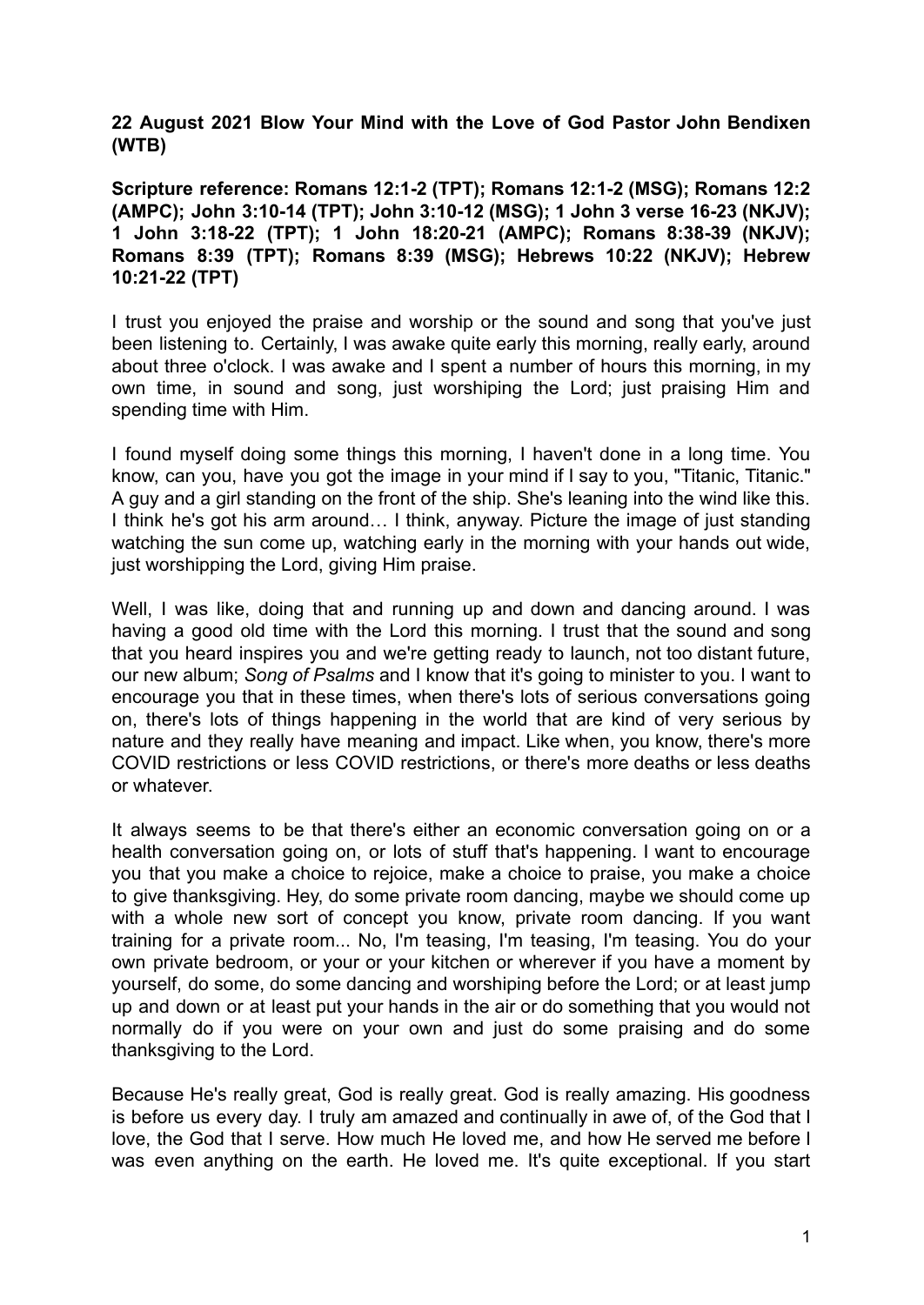meditating on it and think about it, it's quite exceptional, and of course, I'm gonna blow your mind this morning. I hope the Holy Spirit just blows up your mind. The last time I spoke to you I said, "Imagine throwing grenades into your thinking and blow it up." Do some more of that. Blow up your natural human thinking, blow up your ideas and your philosophies about life, that don't line up with the Word of God. Just shattered them, just scatter them, just make sure that they don't ever come back. Because whatever you got, whatever you're doing, thinking about how everybody else is thinking, has impacted your life to get you where you are now. It's got not even a patch on the, on what God's got for you. Not even close and even in the same space together. Wow, the only way you're going to get to the good things that God has for you is you've got to blow up your thinking. Wow.

The closer you get to God, the more you're going to think like Him. You know, one of the things that Oral Roberts used to have on his table on his desk, which impacted brother Jerry Savelle and he has on his desk, is *no small plans made here*. So, you know, if you got the mind of Christ on what He's got for your life, you got the mind of Christ, it's going to be big, it's gonna be great, it's going to be spectacular, it's going to be amazing. If you get the mind of Christ in you, no small things are going to happen in your life. Only big things, only good things.

So, I'm going to blow up your mind a little bit today, but I've got to get to my reference scriptures. My reference scripture that we've been going through is Romans chapter 12, verse one and two, in the Passion translation, <sup>1</sup>Beloved friends, what should **be our proper response to God's marvelous mercies? I encourage you to surrender yourselves to God to be his sacred, living sacrifices. And live in holiness, experiencing all that delights his heart. For this becomes your genuine expression of worship.** So, verse two is really where it gets really great. ²**Stop imitating the ideals and opinions of the culture around you, but be inwardly transformed by the Holy Spirit through a total reformation of how you think (Romans 12:1-2 TPT).**

Whatever you're thinking now, you have to reform it. You have to reform it. Otherwise, you just keep imitating ideals and opinions and the culture around you. What's the point in that? Then it just means I'm doing it, everything everybody else has been doing. "I'm expected to do what everybody else has been doing because that's obviously the next thing I must do in life. I got to do this next thing in life because everybody else does that." Actually, everything that's measured in the world system says that if you don't do that, then what are you going to do? Change your mind. Just let His thinking become your thinking.

**²...be inwardly transformed by the Holy Spirit through a total reformation of how you think. This will empower you to discern God's will (Romans 12:2 TPT).** How are you going to discern God's will if you don't have this transformed thinking? Okay, I'll tell you what I'll do, I'll do what the culture wants me to do, I'll have the opinions of people around me, and I'll imitate their ideals, but I still want to seek what the ideal will of God is for my life. No, not gonna happen. Because you can't live in two camps. I think I'll go with their opinions, I think I'll go with their culture, I think I'll go with their norms. Because that's what everybody does, I'll be the best there. Well,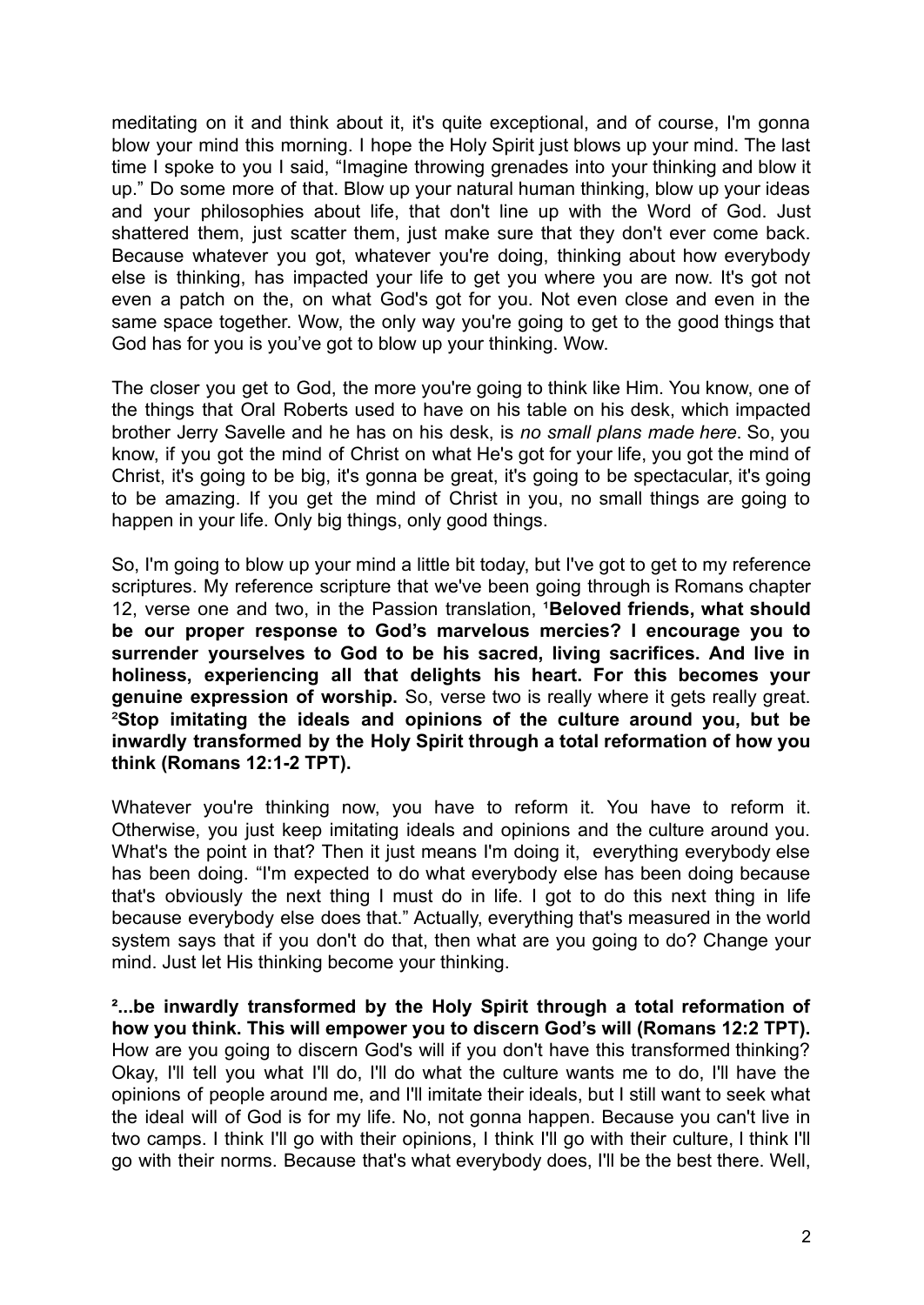how are you gonna find the perfect will of God for your life then, if you are still thinking like that? You can't be hot or cold. You can't live in light and dark, you've got to be in one or the other. You can't serve mammon and serve God at the same time. You can't drink, I'm using old scripture now across the Bible, you can't drink bitter water and sweet from the same well.

**<sup>2</sup>This will empower you to discern God's will as you live a beautiful life, satisfying and perfect in his eyes (Romans 12:2 TPT).** I am going to go to the Message Translation. **1-2So here's what I want you to do, God helping you: Take your everyday, ordinary life—your sleeping, eating, going-to-work, and walking-around life—and place it before God as an offering. Embracing what God does for you is the best thing you can do for him…** And for you by the way. **Don't become so well-adjusted to your culture that you fit into it without even thinking. Instead, fix your attention on God. You'll be changed from the inside out. Readily recognize what he wants from you, and quickly respond to it. Unlike the culture around you, always dragging you down to its level of immaturity, God brings the best out of you, develops well-formed maturity in you (Romans 12:1-2 MSG).**

That's what God will do for you. That's what He does. I haven't done this in the last couple of weeks, but I'm going to read this time round. I'm going to read to you from the Amplified Bible verse two only, verse two from the Amplified Bible. It goes like this. **<sup>2</sup>Do not be conformed to this world (this age),** In other words, everything that is culturally relevant to this timestamp, this kind of realm of worldly living that we're doing. Worldly life, the life of this world. So don't be conformed to this world **[fashioned after and adapted to its external, superficial customs], but be transformed (changed) by the [entire] renewal of your mind [by its new ideals and its new attitude].** So where do the new ideals and the new attitudes come from? The inward man, Holy Spirit, when you tap into the inward man, you have new ideals, and you have new attitudes, so that when you have these new ideals, and that you have these new attitudes, **so that you may prove [for yourselves] what is the good and acceptable and perfect will of God,** *even* **the thing which is good and acceptable and perfect [in His sight for you] (Romans 12:2 MSG).**

So anybody that's been around me for the last 20 years will know that I've always preached this, there are not three kinds of wills of God, there is not a good will of God, there is not an acceptable will of God and there's not a perfect will of God. Many, many years ago, before 20 years ago, I used to actually think that there were three kinds of wills, as a lot of people still do. There is the good will of God, there is the acceptable will of God and there's the perfect will of God. It's just I got a revelation, God corrected my thinking about that a long time ago. How can God say, "This is alright, it's okay. My will is only good, and My will is sometimes acceptable, and My will is sometimes excellent."

No, no, it's either His will or it's not. You can't have a marginal will of God. Now what might happen is that you might walk in the will of God marginally and so then it might be that as you marginally walk in the will of God, that you experience some of His goodness and some of what's acceptable and some of what's good for you. That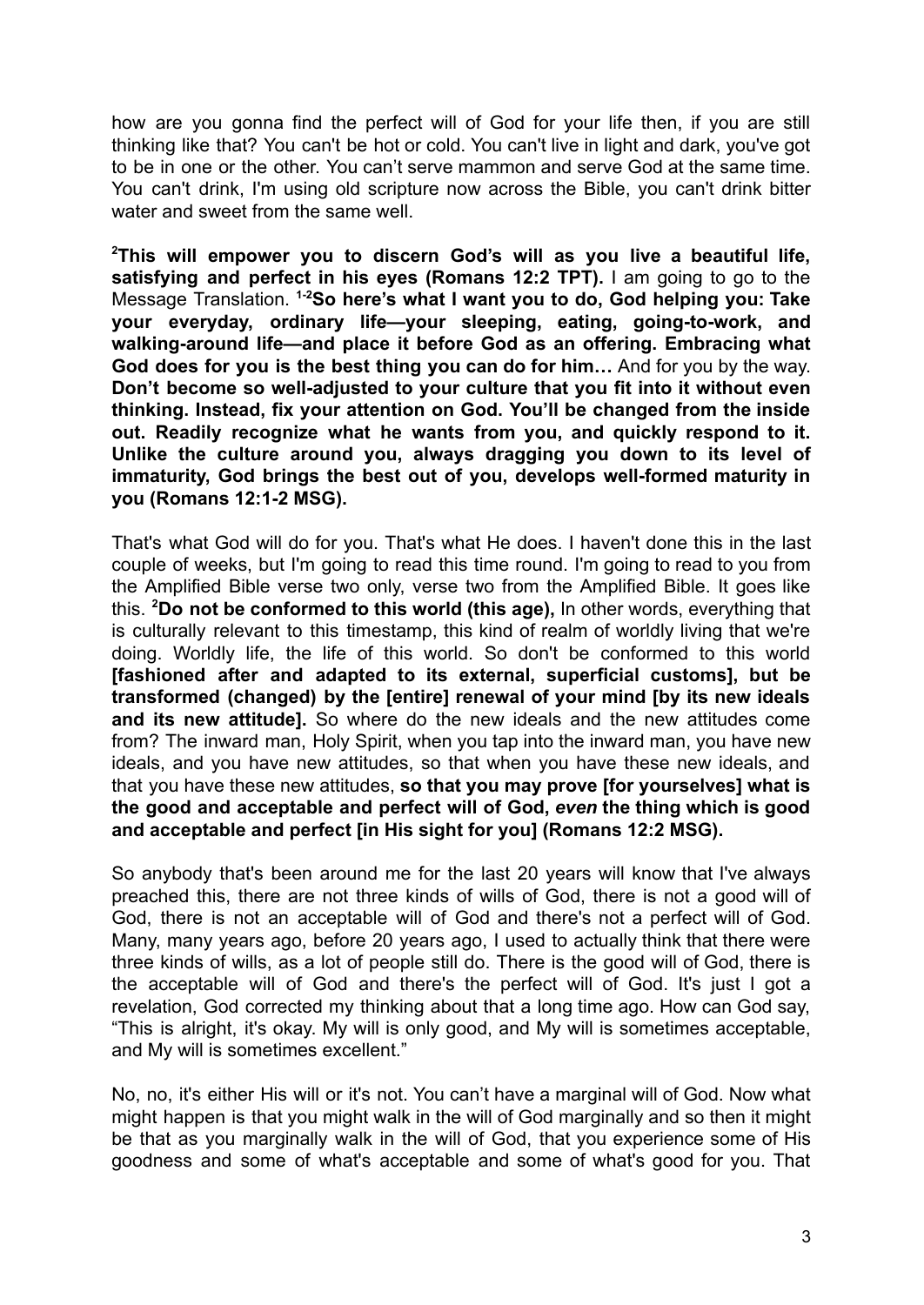might happen when you marginally walk in the will of God, or part of His will for your life. You might experience a part of His goodness and a part of what's acceptable and a part of that of God. But God's will isn't marginalist, it's either His will or it's not. There's no in-between in God's will. That's a big revelation to understand right there. You're either living in the will of God or you're not. There's no in-between, of what the will of God is for you. So there's a lot of things, there's a lot of stuff that goes on that talks about the permissive will of God. Well, the permissive will of God is the will of God that allows humanity to live on the earth, while they're busy making choices either to receive Jesus or not. He permits humans to live on the earth, that is His permissive will. But there is no other will that says, I permit you. I permit you to just walk in a part of My will. So if you walk in My permissive will, something I permit. It's not actually My perfect will. There's no such thing as the permissive will of God and the perfect will of God; they are the same.

He's perfect will, will permit you to do what He does, and need, whatever He permits you to do is His perfect will. There's nothing different about it, it can only refer to the right of humans to live on the earth, and what their choices are. That's the only thing that you can say, is a permissible will of God. But it's also He's perfect will… a little bit technical there. But anyway, just in case, you needed an answer for it.

I want to blow your mind today because really I've been speaking about the importance of blowing your mind, and that as you blow your mind, one of the things you've got to blow your mind with is to have joy in your life, especially at this moment in time. I really felt strongly in my heart. I'm not sure that I'll be continuing any more of the series after this session, God may want me to continue with it, I'm not saying one way or another but I do need to talk about this. *Blow Your Mind with the love of God. Blow your mind with the love of God.* Because if you understand the love of God, then you can do what Romans 12 says. If you don't get the love of God, then doing what Romans 12 says becomes a very difficult thing to do.

This is a very interesting passage of scripture. I'm going to read to you now. And it's in John chapter three, and I'm reading from verse 10 in The Passion Translation, **<sup>10</sup>Jesus answered, "Nicodemus, aren't you the respected teacher in Israel, and yet you don't understand this revelation? <sup>11</sup> I speak eternal truths about things I know, things I've seen and experienced—and still you don't accept what I reveal (John 3:10-11 TPT).** So obviously, He was speaking to Nicodemus about being born again and so it gets to this part of the scripture **and still you don't accept what I reveal**. So Jesus is clearly telling him, I have experience and knowledge about the things I'm telling you about and yet you don't accept what I'm saying. Because as a teacher in Israel, he, the teacher of Israel, a respected teacher in Israel would expect that from the people that he teaches about the law. He would expect them, I know things about the law that you don't know.

So if you don't receive what I'm telling you, then why would you not accept because I'm the one who sees it. So now He's doing the same to Nicodemus, saying, I'm talking about things I know about and, yet you won't receive it. **<sup>12</sup> If you're unable to believe what I've told you about the natural realm, what will you do when I**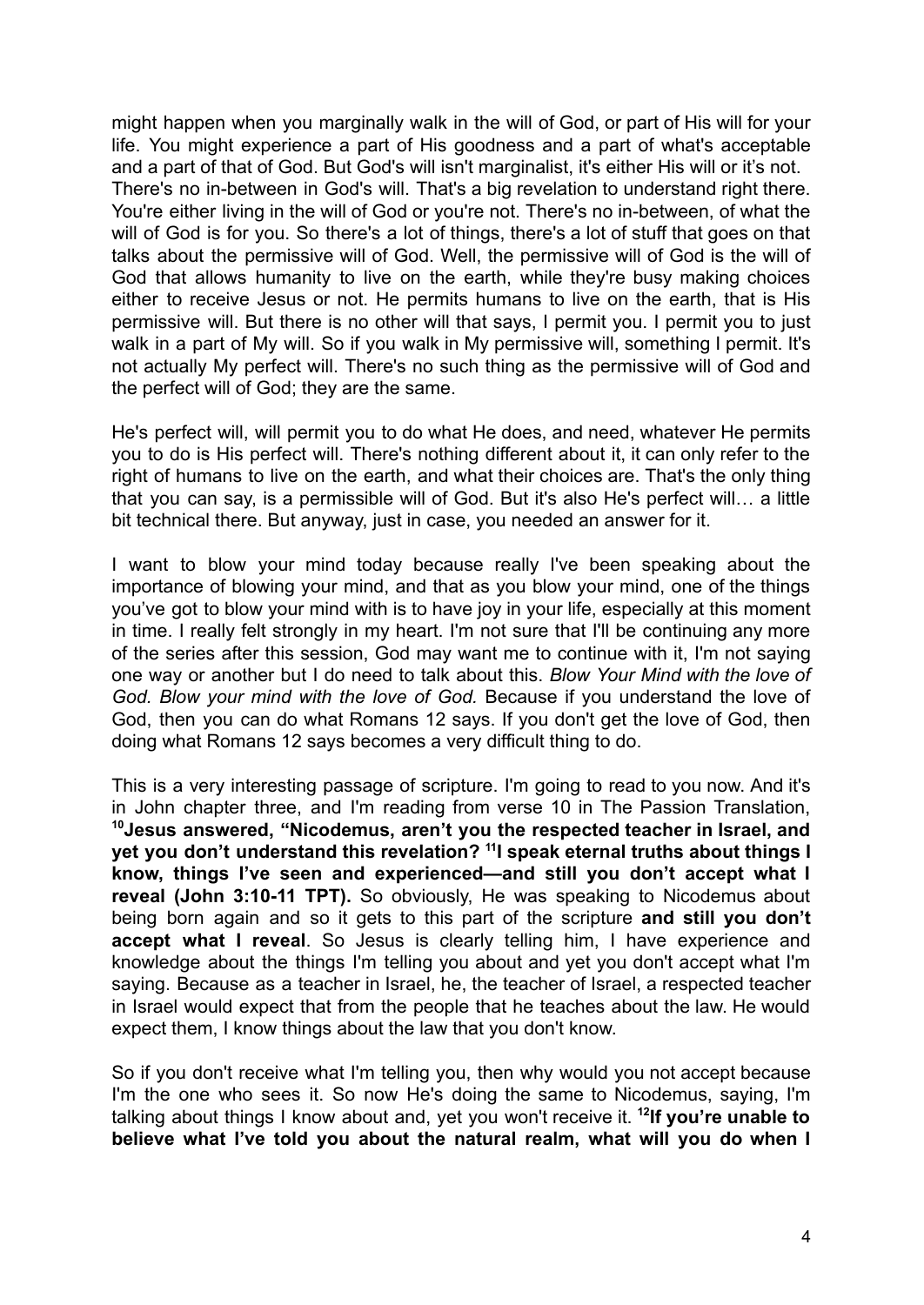## **begin to unveil the heavenly realm? <sup>13</sup>No one has risen into the heavenly realm except the Son of Man who also exists in heaven" (John 3:12-13 TPT).**

Wow. I mean, this is quite a statement. He's speaking to Nicodemus. He is actually saying, "Nicodemus, the son of man that is standing in front of you also exists in the heavenly realm. I've been there, and I'm here now. And I've been there. So I know what I'm talking about."

**<sup>14</sup>"And just as Moses in the desert lifted up the brass replica of a venomous snake on a pole** *for all the people to see and be healed,***so the Son of Man is ready to be lifted up, <sup>15</sup>so that those who truly believe in him will not perish but be given eternal life. <sup>16</sup>For here is the way God loved the world—he gave his only, unique Son** *as a gift.* **So now everyone who believes in him will never perish but experience everlasting life (John 3:14 TPT).**

Why did Jesus do this? Why did God the Father do this? Because for this much, God loved the world, God loved the world that much. This is a concept that is perhaps better understood if you try and bring it down to a very natural, as much as possible, natural example. That is that you sometimes see a natural father or a mother who would give their life for a child and would actually put themselves in harm's way or protect the child in that is in harm's way, and their life might be taken so that the child's life might be saved. That is a natural love that is very, very powerful.

Well, God's decision wasn't based on an emotion, God's decision was based on His agape love, which is an unconditional love, which His love actually demanded, that He redeem mankind. His love demanded of Himself that He redeemed mankind, so that's why He gave His son to redeem mankind.

I'm going to read this passage of scripture to you from two different translations. The Message Translation, verse 10, goes like this. **10-12Jesus said, "You're a respected teacher of Israel and you don't know these basics? Listen carefully. I'm speaking sober truth to you. I speak only of what I know by experience; I give witness only to what I have seen with my own eyes. There is nothing second hand here, no hearsay. Yet instead of facing the evidence and accepting it, you procrastinate with questions (John 3:10 MSG).** Oh, I'm telling you, when a lot of people are faced with the very real power of the love of God, they are faced with the power of the love of God amongst us, amongst the people of God, in their own heart, and yet they procrastinate with questions. Does God really? Is He really? Should I really? Can I trust Him? Is He trustworthy?

**12 If I tell you things that are plain as the hand before your face and you don't believe me, what use is there in telling you of things you can't see, the things of God? (John 3:12 MSG).** So if you can't believe the love of God that you see in me - and I'm speaking to you on TV - if you can't believe the love of God that you see in me, and in all the other believers, that we love God. If you can't recognize that this is real, then how will you be able to understand anything that is a spiritual revelation that gets shown to you? Fundamentally, we have to understand the love of God that we all show Him, and that we then show to each other and we function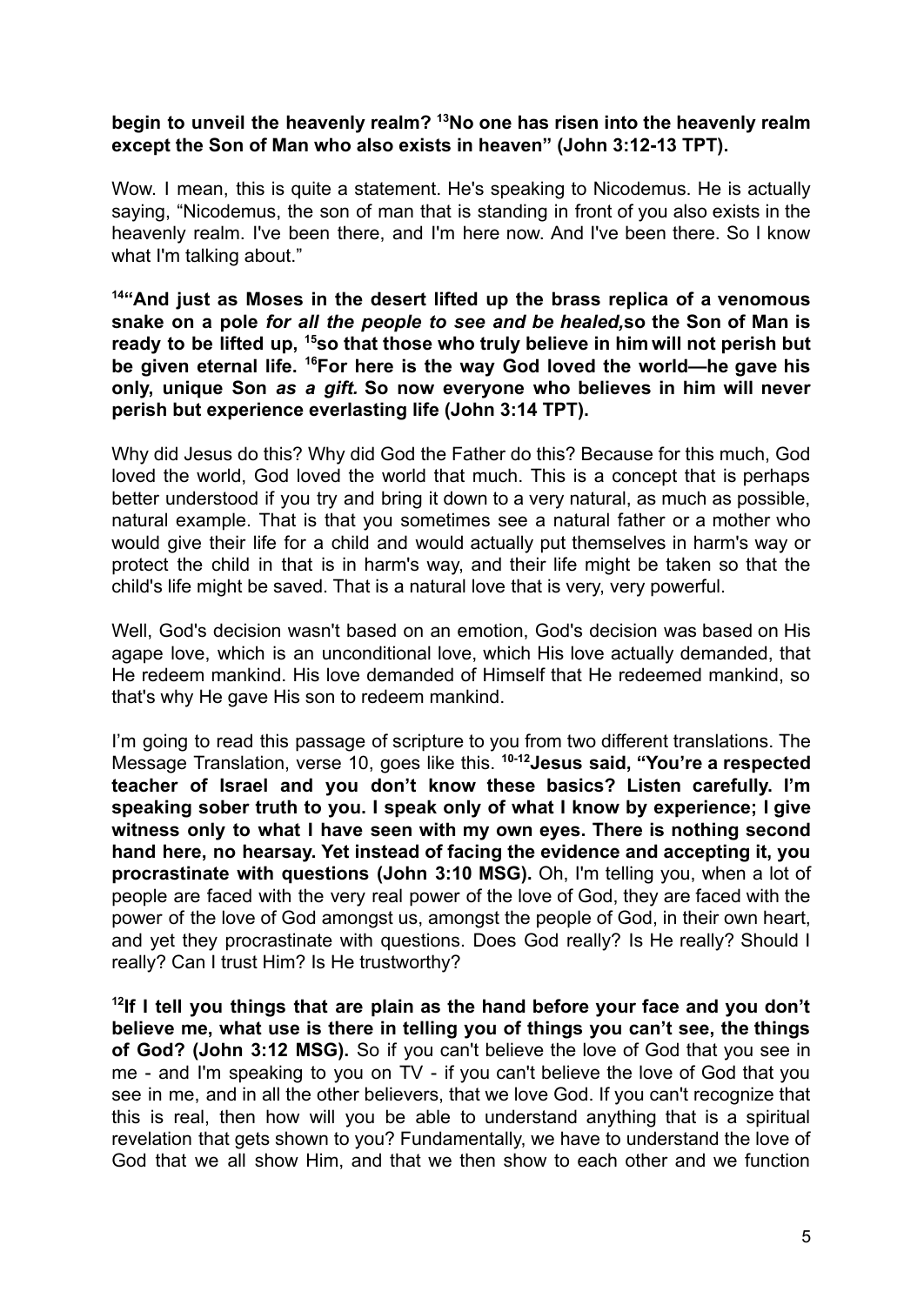together. That's why the body of Christ and the way it's supposed to operate, is so important on earth.

I'm going to read it to you from The Passion Translation. I'm going to go to 1 John. I'm going to go to 1 John chapter 3, verse 16. 1 John chapter 3, verse 16. So are you convinced now? That God so loved the world that He gave His only begotten Son, that whoever believes in Him should not perish but have eternal life. That's the old version of the scripture. God so loved the world, that He gave his only begotten Son. God so loved the world, He gave His one and only unique son – Jesus - to die for us. Do you understand love is the motivator here? Okay.

So now we go to 1 John 3 verse 16. This is a passage of scripture that's very close to my heart, because it is the passage of scripture that actually freed me in my spirit to serve God, in faith, with everything I've got. So **1 John 3 verse 16; <sup>16</sup>By this we know love, because He laid down His life for us. And we also ought to lay down** *our* **lives for the brethren,** each other. **<sup>17</sup>But whoever has this world's goods, and sees his brother in need, and shuts up his heart from him, how does the love of God abide in him? <sup>18</sup>My little children, let us not love in word or in tongue, but in deed and in truth. <sup>19</sup>And by this we know that we are of the truth, and shall assure our hearts before Him. <sup>20</sup> For if our heart condemns us, God is greater than our heart, and knows all things. <sup>21</sup>Beloved, if our heart does not condemn us, we have confidence toward God. <sup>22</sup>And whatever we ask we receive from Him, because we keep His commandments and do those things that are pleasing in His sight. <sup>23</sup>And this is His commandment: that we should believe on the name of His Son Jesus Christ and love one another, as He gave us commandment (1 John 3:16-23 NKJV).**

Okay, I'm going to go back here a little bit, and I'm just going to just walk you again, through the experience that I had, because it blew my mind. It blew my mind then, and that, it liberated my spirit, because what it did was, it took all of the questions that I had in my mind, and it took all of the limitations of what was in my mind, and as the Word of God came through my spirit by revelation into my mind, it literally blew up my limitations and my distrust or my lack of wanting to give my everything to God. And so here's how it happened. If I understand that God loves me, and He laid down His life for me, because that's what it says in verse 16. **By this we know, love, because he laid down His life for us**. Right? So I know He gave His life for me. I've always known that. He gave His life for me.

By this truth, this truth that He laid down His life for me, we can assure our hearts before Him. So we can assure our hearts before Him because His love is in our hearts, and we see love amongst each other. We have an assurance. An assurance. How can I put this to you? If you're one of the top playing cricketers, rugby players, soccer players in the world. I want to give you just a few names so that you can relate to it. If you were AB de Villiers playing cricket in South Africa if you were… If you are Siya Kolisi, South African rugby, if you are Lionel Messi who used to be a Barcelona man from beginning to end, and now he's moved to PSG, but he has been nominated as the best footballer in the world for six years, for six times he has won, best footballer in the world. I mean, that's quite an achievement.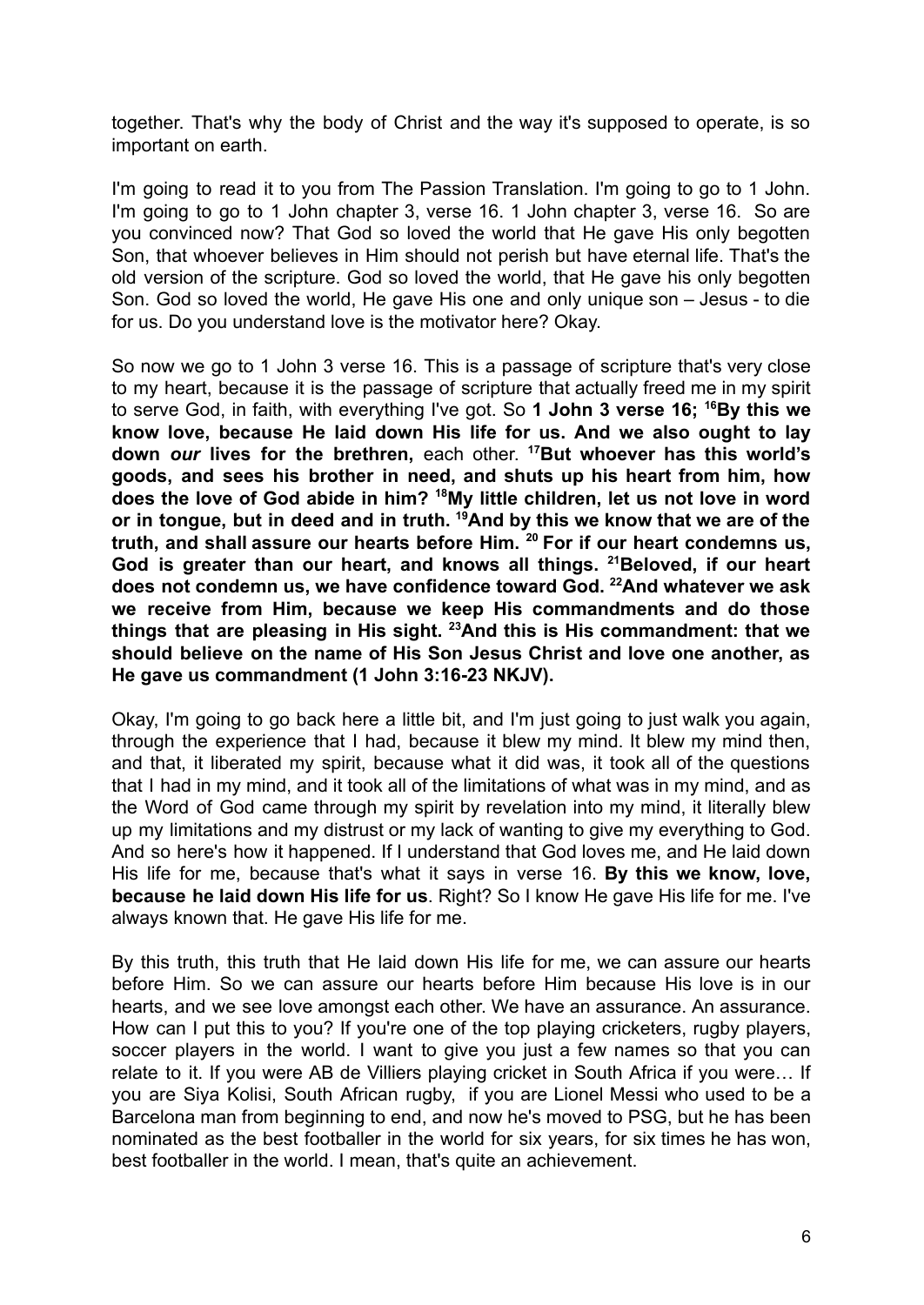If you're one of those guys, you would have a level of assurance that for the foreseeable future -injury, if there's no injuries, you would have assurance that you're likely to be selected for the team. If you were AB de Villiers then, if you are Siya Kolisi now, if you are Lionel Messi… If you're at that level, you have an assurance that you are likely to be picked for the team. There are other people like in the South African rugby squad that are coming through the squad, they may be newly introduced to the full squad, there is no assurance that they're going to get picked for the team. They obviously have some talent, and they're obviously quite committed and dedicated to what they have to achieve. But there's no assurance. It's like *iffy*, because I don't know if I'm going to get picked or not. I don't know if I'm good enough. I'm not sure if I'm going to be in favour or not. There's no assurance. But if you've got some track record here, and you're one of those elite guys, you got some assurance you got to get picked.

If I say, if I read that scripture like that, and I say, I can assure my heart, then I have an assurance that because He loves me that He died for me, I have an assurance that actually, as He puts it here, my heart is assured before Him. I assure my heart, I assure my heart. Whatever's happening to you, John, whatever is likely to happen to you, assure your heart, because His love is there for you. You don't have to do something extravagant to earn it. You don't have to do something special to get it. You're already picked. Assurance. I'm assured He's already picked me for His love, by His love. I'm already, I'm on His side. I'm in His team. He's already picked me. I have assurance, My heart is assured before Him.

**<sup>20</sup>For if our heart condemns us, God is greater than our heart**. Why would your heart condemn you? Your heart would condemn you if you have a lack of assurance. Why would you have a lack of assurance? Or maybe I'm not perfect enough? Maybe I'm not good enough? Maybe I haven't done enough. Maybe I haven't confessed enough. Maybe I haven't prayed enough? Maybe I haven't. So there's two components here. The one component is: my heart doesn't condemn me because I have assurance before Him, but now my heart is condemning me because I did something wrong… but still God is greater than my heart. So if my heart wants to say "you're not assured", tell your heart to shut up because God has already picked me.

Now there's no performance that you can do any more, to get yourself on the good side of God, it's already done. It's already done. **So God is greater than our heart and knows all things. <sup>21</sup>Beloved, if our heart does not condemn us, we have confident towards God (1 John 3:20-21 NKJV).** So on the one hand, I can assure my heart that He loves me because He died for me, but if my heart for some reason is lacking confidence, I tell my heart to be quiet, because God is greater than my heart and He knows all things. So either way, I can be assured before God. This is good news. This should blow your mind. Because actually, there's nothing more you can do in your life to get God's approval on anything. He already approves of you. You're already picked. Glory to Jesus.

How does this play out? **<sup>22</sup>And whatever we ask, we receive from Him, whatever we ask we receive from him, because we keep His commandments and do**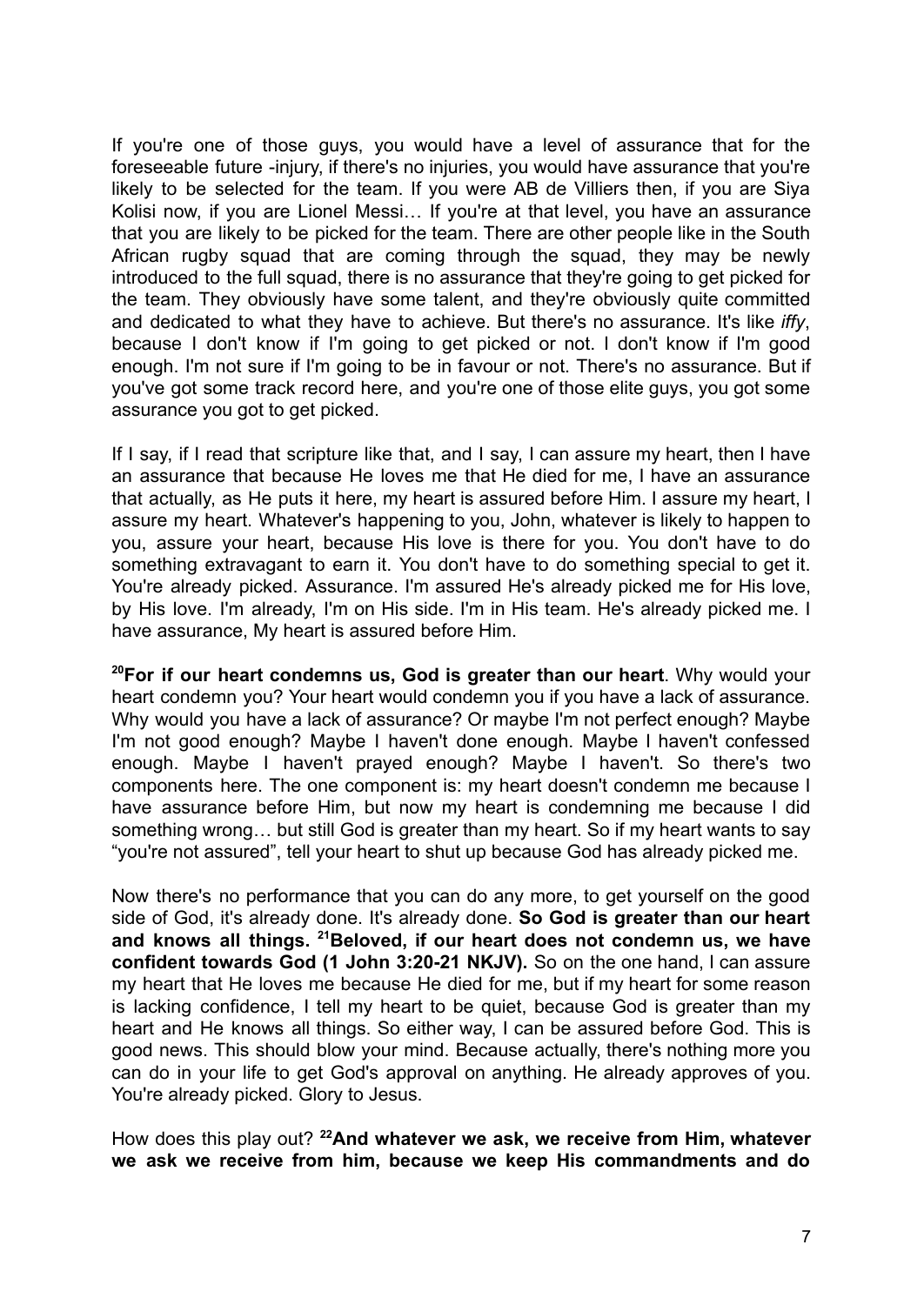**those things that are pleasing in His sight (1 John 3:22 NKJV).** You see, the thing that happened to me is I was saying, "Lord, I need results here. We don't have food in the cupboards. I've got two little kids. I'm working as hard as I can in my job and I don't… I'm not getting the financial result. I don't have petrol for our car. I don't have food in my cupboards. I'm behind on the rent, I need results here."

So what's the natural thing if you're not getting a result? You start to examine reasons why you might not be getting the result. Come on this is human nature. This is not something, don't look at me like that with that tone of voice like you don't go there. Come on, this is how your evil conscience, your human nature wants to work. What do I have to do to do something better, to get God to actually come through for me? So I was lying on my bed on a Sunday afternoon with all of these things going on inside of me. And I read this passage of scripture, the Holy Spirit took me to this scripture. He then said to me, "John, the very fact that you are lying here reading the Bible tells Me that you are doing what He commands you to do, that you are seeking His will in the scriptures." Yes, Lord. Assure your heart. He died for you, is going to come through for you. I get it. But what about all the things that I could have done and should haven't done that? I haven't done-that's maybe the result. You say, "So now you're lacking confidence before Me?" "Yes." "I'm greater than everything that your conscience or your confidence could tell you that you can't get. I know all things about you and I still tell you that I'm coming through for you." I said, "What? You mean, I'm that special?" He said, "You that special, I sent Jesus to die for you. And now I'm asking you to receive My specialness about you and just take what I give you, take it, go for it. You can go anywhere with your faith and I'll back you. You're chosen."

So when Siya Kolisi runs on the field or Lionel Messi or AB de Villiers would go on a cricket pitch, when they would go on there, they might have had a plan for the match but when AB de Villiers is informing cricket and that when he starts smacking that ball around there's not a coach in the world that says, "I'm not backing you boy. Hold back, hold back, hold back." No, no, because you can see today there's no ball that's coming my way that I can't hit and I'm going to hit this ball anywhere I want to and nobody can bowl any ball against me I just know. His track record tells it. Right, come on. God backs me, He's saying, "I'm putting you in the middle in life so go for it." "So, but what if I miss a ball and I get caught out?" Not out! "Well how can you say not out? He's clearly out?" "No, no, I'm the umpire, I say not out." And there's no artificial kind of electronic review. When the umpire says, "Not out" even the electronic review can't review anything about you. *Not out*. "But he clearly nicked the ball, he's out." "I say he's not out." You play until you hit the next six.

Come on, huh? If you are Lionel Messi and you got a plan to go into defense and suddenly the ball is at your feet, and you start running at the defenders and they don't know how to deal with you and you clearly making gaps in the defense and creating space for other people and suddenly you're an attacking force when you actually set up the team to defend. Nobody is going to say to Lionel Messi, six-time *Footballer of the Year Award* winner. "Hey, you know, hold back a bit, Lionel." No, because the guy's got a track record. He scores easily a hat trick in a game when he's on form against the best defenders in the world.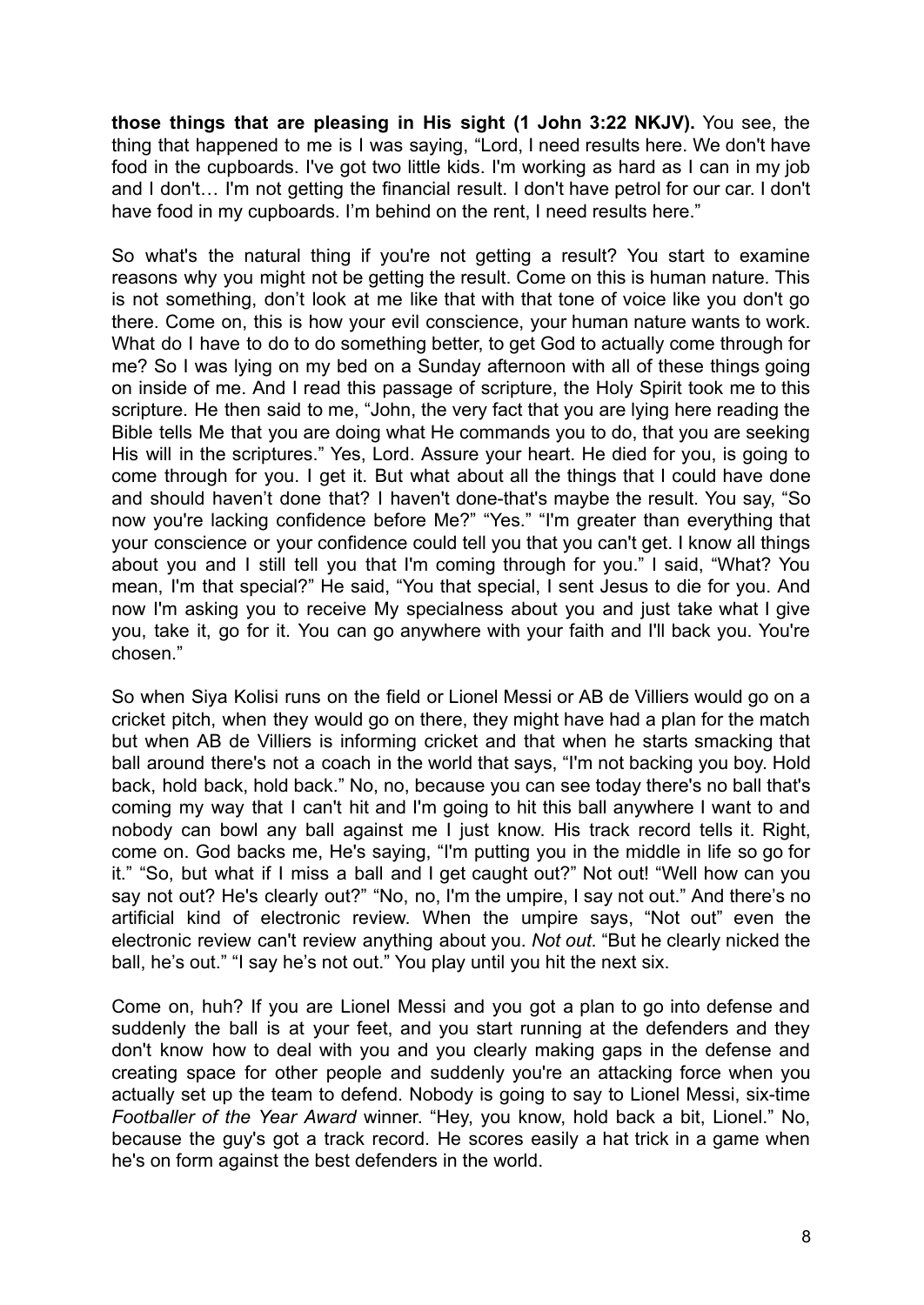"I back you." God's going to back you. His love backs you. I'm trusting that this blows your mind as your natural man thinks, "I have got to do something to earn whatever I got to earn." If you're in it with God, He backs you. How do I know that? He says, **<sup>22</sup>And whatever we ask we receive from Him, because we keep His commandments and do those things that are pleasing in His sight (1 John 3:18-22 NKJV).** So, what is this commandment? Just love Him back. This is not about how much sin you have, or you don't have in your life. It's how much you choose to keep loving Him and loving Him and just keep walking with Him. Because there's no level of perfection you can ever achieve in your life that can get better results for you.

You can't be like AB de Villiers that goes and stands in the net another two hours extra to try and get better at it. When you got the talent. You got the talent. When you walk out there in the middle of the pitch, you just go hit the ball. When you're Siya Kolisi coming out the side of the scrum, you just got it. You just know when to run, how to run, how to put the ball down, how to make things happen. That's what happens. You've got the Jesus in you. You love Him. Go for it. Hallelujah.

I'm going to read this to you out of the Passion Translation. **<sup>18</sup>Beloved children, our love can't be an abstract theory we only talk about, but a way of life demonstrated through our loving deeds. <sup>19</sup>We know that the truth lives within us because we demonstrate love in action, which will reassure our hearts in his presence. <sup>20</sup>Whenever our hearts make us feel guilty and remind us of our failures, we know that God is much greater and more merciful than our conscience, and he knows everything there is to know about us. <sup>21</sup>My delightfully loved friends, when our hearts don't condemn us, we have a bold freedom to speak face-to-face with God. <sup>22</sup>And whatever we ask of him we receive, because we keep his commands. And by our beautiful intentions we continue to do what brings pleasure to him (1 John 3:18-22 TPT).**

Now, obviously, this is not applying to someone that says, "I think what I'm going to do is; I'm going to go and get drunk every night. And I'm just going to go and live a lifestyle that I choose for myself. Then I'm just going to let God, I'm going to ask God, and He's going to give me whatever I want." No, that is not the person that He's talking about. He's just talking about someone whose heart is already towards God, believes that God loves him and then something comes in here and wants to try and stop you from getting what you ask of Him. God is saying, "Doesn't matter what it is, I've got it covered. I've got it covered." Praise the Lord.

I'm going to read this to you, just verse 20 to 22 out of the Amplified Bible. Because it was the Amplified Bible that I read on that day that really spoke to me and brought me the liberty. **<sup>20</sup>Whenever our hearts in [tormenting] self-accusation make us feel guilty and condemn us. [For we are in God's hands.] For He is above and greater than our consciences (our hearts), and He knows (perceives and understands) everything [nothing is hidden from Him]. <sup>21</sup>And, beloved, if our consciences (our hearts) do not accuse us [if they do not make us feel guilty**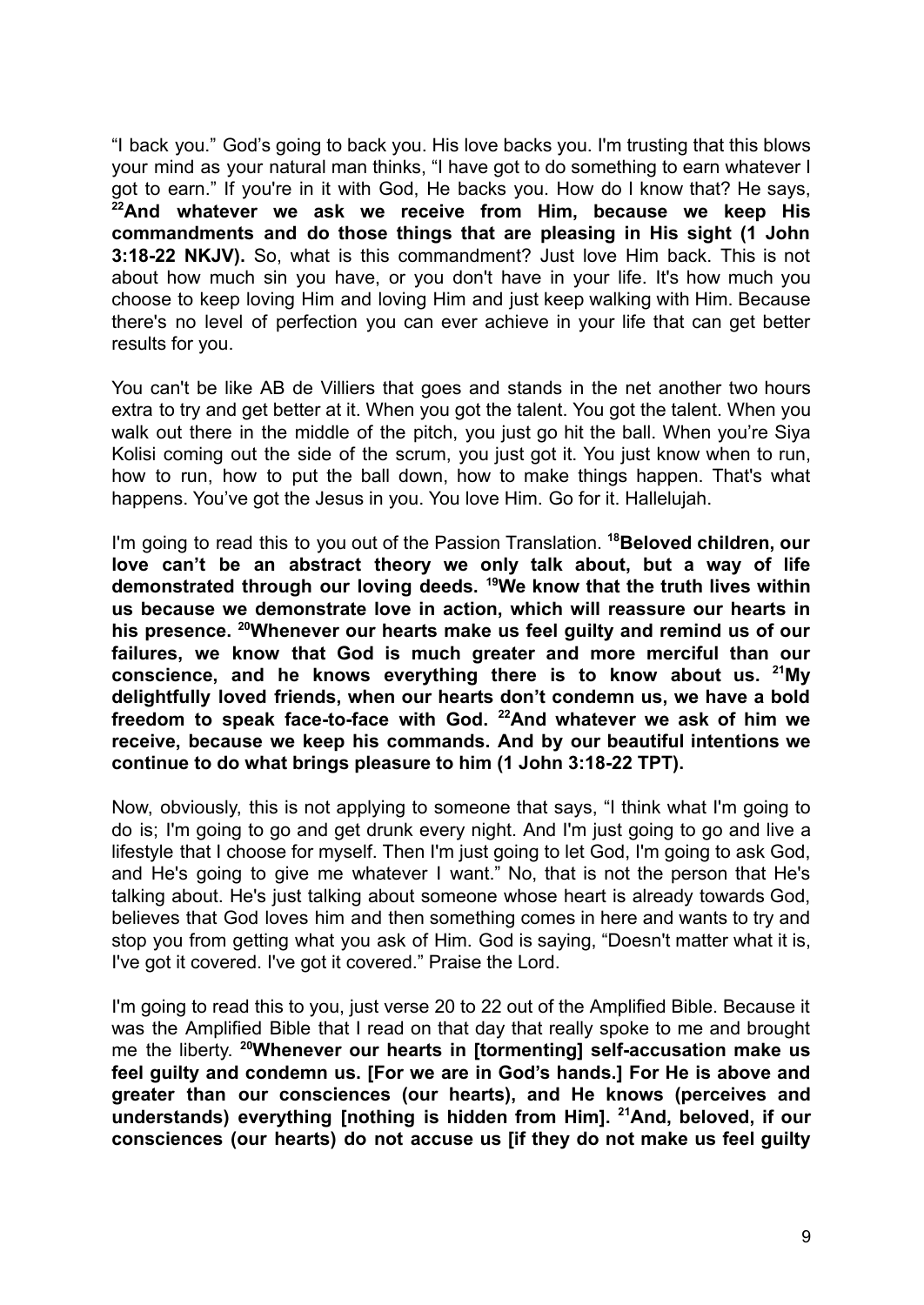## **and condemn us], we have confidence (complete assurance and boldness) before God (1 John 3:20-21 AMPC).**

Those words were so big in my heart, **we have confidence, complete assurance and boldness before God,** when I realized that God has taken care of every part of my conscience that wants to do something more or wants to accuse me. I just knew I could have a boldness. This assurance is confidence, boldness before God. I knew that God was backing me in my life. I mean, I jumped off my bed. I took the scripture downstairs to Pastor Sharon. I went to read it to her. I said, "Sharon, Sharon, let me, let me read the scripture to you. Let me show you what the Lord said to me." From that day, from that day to this day. I've never ever doubted God with my faith. I've always known that God would come through for me. The biggest challenge that I've only had in my life is whether I have the endurance to stay the course and stay the distance.

That's my part; to have patient endurance, to stay the distance. I'm nearly finished here but I'm going to read a verse to you from a couple of translations. Romans 8 verse 38 says, **<sup>38</sup>For I am persuaded that neither death nor life, nor angels nor principalities nor powers, nor things present nor things to come, <sup>39</sup>nor height nor depth, nor any other created thing, shall be able to separate us from the love of God which is in Christ Jesus our Lord.** Hold on a minute, there's **neither death,** so death can't separate you, neither can life. I just got to read you the things of life that can't separate you, **neither death nor life.** Neither **angels nor principalities,** in other words demons or demonic forces. Nor angels nor demonic forces, **nor things present nor things to come, <sup>39</sup>nor height nor depth, nor any other created thing, shall be able to separate us from the love of God which is in Christ Jesus our Lord (Romans 8:38-39 NKJV).**

No one. There's only one person that can separate you from the love of God. Who's that? You, and that's only about your choice. If you say, "I don't receive this love of God and I don't trust Him. I don't have that confidence and that boldness." That is your choice, no other created thing can do that. But you have the right to choose it. I must read this to you. Verse 39 from the Passion Translation, **<sup>39</sup>There is no power above us or beneath us–no power that could ever be found in the universe that can distance us from God's passionate love, which is lavished upon us through our Lord Jesus, the Anointed One! (Romans 8:39 TPT).**

The message translation is great on this one, **<sup>39</sup> I'm absolutely convinced that nothing—nothing living or dead, angelic or demonic, today or tomorrow, high or low, thinkable or unthinkable—absolutely** *nothing* **can get between us and God's love because of the way that Jesus our Master has embraced us (Romans 8:39 MSG).** Hallelujah.

I'll tell you what, if you get a revelation of the love of God in your heart, it sustains you through everything. It sustains you to seek Him for your purpose, it sustains you in your assignment that sustains you as you're reaching out for God, to do bold and great things in you and through you. The love of God sustains you. It's the thing that sustained Peter when he got out of the boat and walked on the water. He had a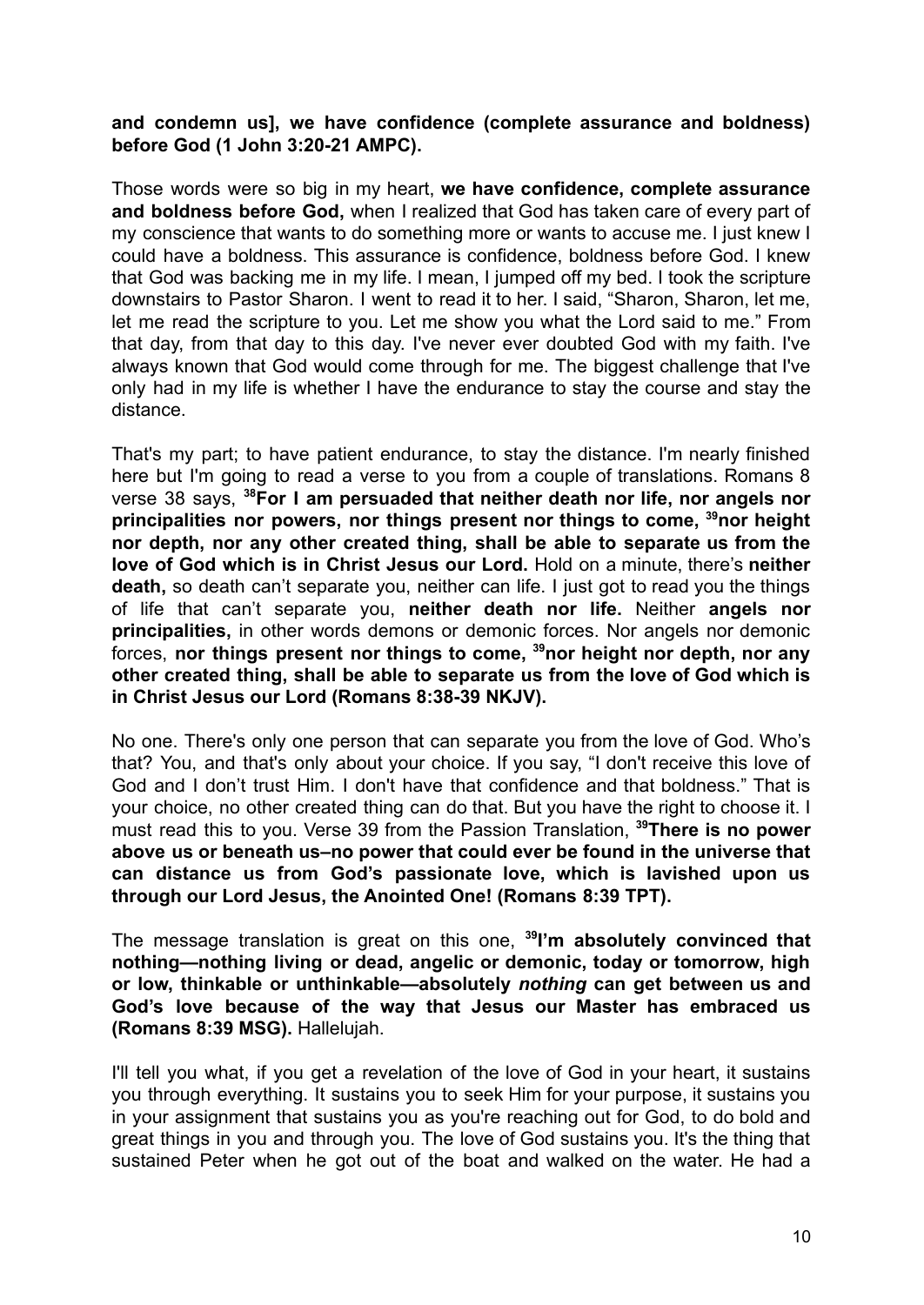confident assurance that Jesus would rescue him, or he would walk all the way to Jesus. I mean, he had to have confidence in something. He had confidence in the love of Jesus, he had confidence in the word of Jesus and he knew that if I get out of this water because He said come, this can happen. Hallelujah.

So finally, Hebrews chapter 10, verse 22 says, **<sup>22</sup> let us draw near, let us draw near to God, with a true heart in full assurance of faith, having our hearts sprinkled**, sprinkled with what? With God's word, with the blood of Jesus, **sprinkled from an evil conscience and our bodies washed with pure water (Hebrews 10:22 NKJV).**

So you can say you sprinkled with the blood of Jesus, you sprinkled with the Word of God, because you are, the Bible refers clearly that the Word of God washes you. In the book of John Chapter 17, Jesus speaks to His disciples, and He said, "And you are clean," because He had spoken the Word of God and taught them and said they were clean. The Word of God makes you clean the Blood of Jesus has made you clean. So we have our hearts sprinkled from an evil conscience. What is the evil conscience? The evil conscience is the conscience in you that human conscience in you that says you have to still do something extra to be able to get what God has for you, or you've done something that makes you unable to get something from God.

It's an evil performance related conscience. It's about performance. It's about saying, if I do '*a - z'* I'll get a result. One plus one equals two. That's the equation. If I do one plus one I will get to two. That's not the way God works when it comes to the love of God. He says, "I've already done the one plus one, I've already done the A to Z for you there's nothing more you can do. You just have to accept that that's it. It's done."

So verse, so the Passion Translation and I finish this is my last close. My last verse of scripture I'm going to give you 21 and 22 from the Passion Translation. **<sup>21</sup>And since we now have a magnificent High Priest to welcome us into God's house, <sup>22</sup>we come closer to God and approach him with an open heart, fully convinced that nothing will keep us at a distance from him. For our hearts have been sprinkled with blood to remove impurity, and we have been freed from an accusing conscience. Now we are clean, unstained, and presentable to God inside and out! (Hebrew 10:21-22 TPT).**

Wow. I'm gonna read that to you one more time and then I'm just gonna close because I can say nothing more about the love of God that can blow your mind then this scripture so, **<sup>21</sup>And since we now have a magnificent High Priest to welcome us into God's house, <sup>22</sup>we come closer to God and approach him with an open heart, fully convinced that nothing will keep us at a distance from him. For our hearts have been sprinkled with blood to remove impurity, and we have been freed from an accusing conscience. Now we are clean, unstained, and presentable to God inside and out! (Hebrew 10:21-22 TPT).**

There is nothing that should prevent you from receiving everything that God has for you. He loves you, 100%. He loved you by dying for you, He loves you now the same way as He did when He died for you. He loves you unconditionally. He made sure that there is nothing that can come between you and Him, because His great